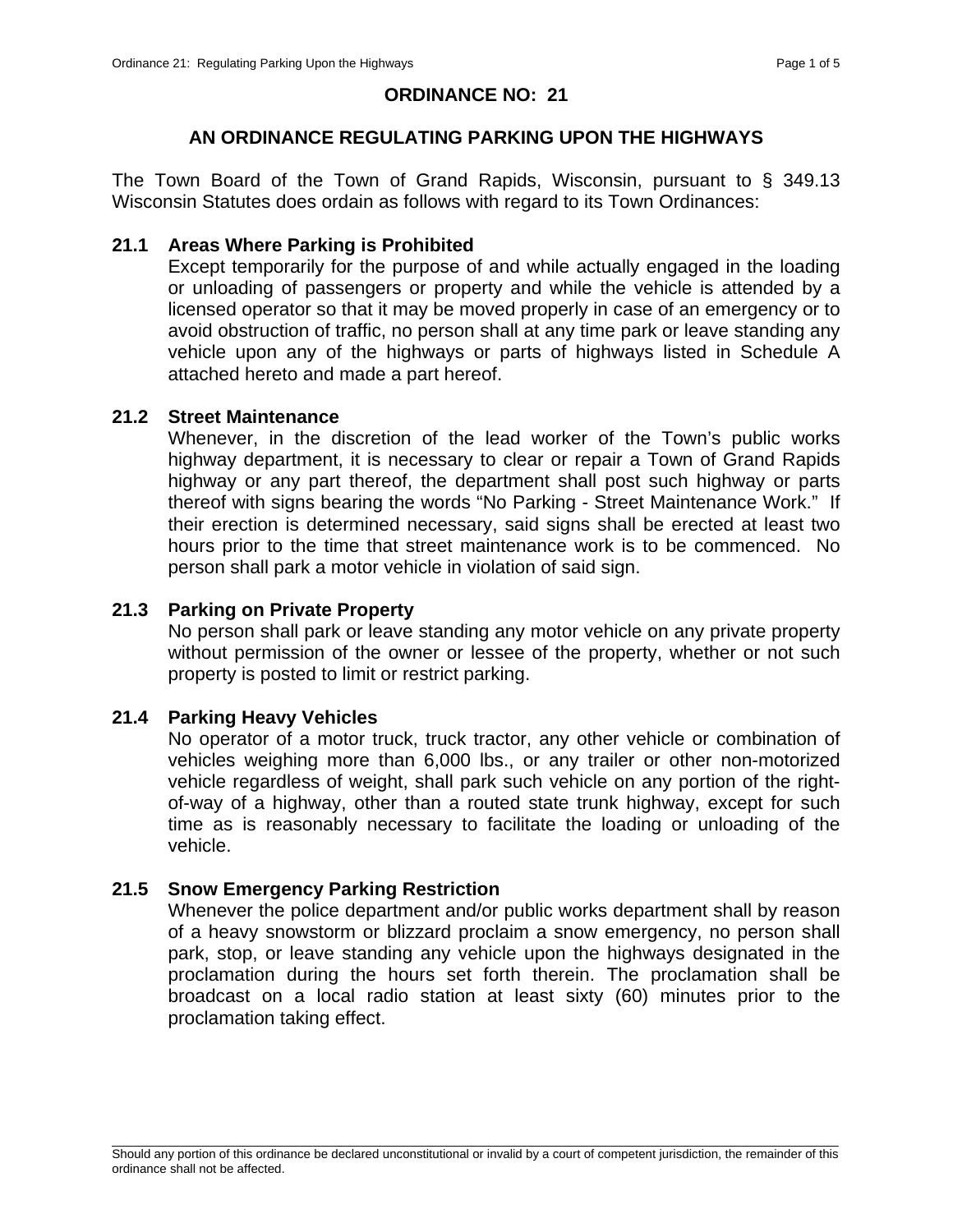# **21.6 Unlawful Removal of Parking Citations**

No person other than the owner or operator thereof shall remove a Town of Grand Rapids parking citation from any motor vehicle.

# **21.7 Removal of Illegally Parked Vehicles**

- **A.** Pursuant to sec. 349.13(3) Wis. Stats., whenever a law enforcement officer finds a vehicle parked upon a highway in violation of applicable law, including this ordinance, the officer is authorized to either remove the vehicle or require the operator in charge thereof to move the vehicle to a position where parking is permitted. The vehicle's owner or operator shall be responsible for all charges associated with removal.
- **B.** Effective July 1, 2014, Sec. 349.13(3m) Wis. Stats. shall apply to vehicles parked on private property without authorization.

# **21.8 Abandoned Vehicles**

No person shall leave any vehicle unattended within the Town of Grand Rapids for such time and under such circumstances as to cause the vehicle to reasonably appear to be abandoned.

- **A.** As provided for in sec. 342.40(1m) Wis. Stats., any vehicle left unattended for more than 72 hours on any public highway or grounds, or on private property without permission of the owner or lessee, is deemed abandoned and constitutes a public nuisance. A vehicle shall not be deemed abandoned under this section if it is on private property, out of public view, and permission of the owner or lessee has been obtained. A vehicle on any public highway or grounds is not to be considered abandoned if its placement has been authorized by the police chief or his or her designee.
- **B.** Any vehicle found abandoned in violation of this ordinance may be impounded by the Town of Grand Rapids Police Department until lawfully claimed or disposed of pursuant to sec. 342.40(3)(c) Wis. Stats.
- **C.** The minimum period of impoundment or storage of a vehicle deemed abandoned pursuant to this section shall be thirty (30) days.
- **D.** The purchaser of any vehicle on sealed bid or auction sale held pursuant to statute shall have ten (10) days to remove the vehicle from the storage area upon payment of storage fee as per Ordinance 39 "Schedule of Fees and Forfeitures".If not paid within ten days after the sale, the purchaser shall forfeit all interest in the vehicle and the vehicle shall be deemed abandoned and may be again sold.
- **E.** Any listing of vehicles to be sold pursuant to this section shall be made available by the Town of Grand Rapids Clerk to any interested person or organization who makes a written request thereof upon payment of the fee per Ordinance 39 "Schedule of Fees and Forfeitures".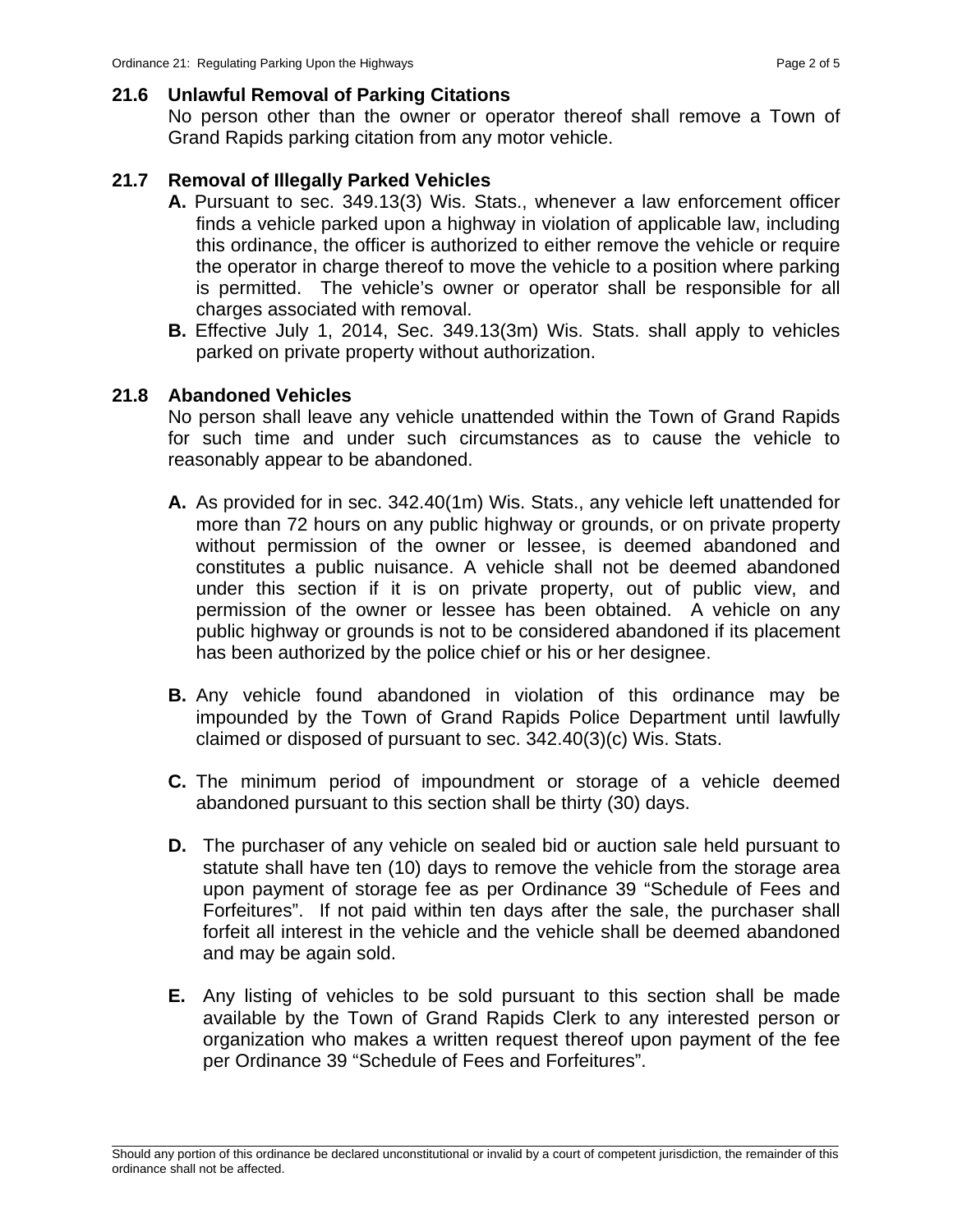**F.** Within five (5) days after sale or disposition of a vehicle under this section, the Clerk shall advise the Wisconsin Department of Transportation of such sale or disposition on a form supplied by the Department.

## **21.9 Payment of Penalty**

- **A.** Minimum and maximum forfeitures for violation of the offenses described in Section 346.51 to 346.55 of the Wisconsin Statutes are hereby adopted and forfeitures as per the Uniform State Traffic Deposit Schedule shall apply together with the costs of prosecution.
- **B.** The penalty for all other parking violations not included above shall, upon conviction, be as per Ordinance 39 "Schedule of Fees and Forfeitures" together with the costs of prosecution.

### **21.10 Enforcement**

- **A.** Persons cited for violation of non-moving traffic offenses described and defined in this ordinance may discharge the penalties thereof and avoid court prosecution by forwarding, within ten (10) days of the issuance of the citation, to the Town of Grand Rapids Police Department the minimum penalty specified in Ordinance 39 "Schedule of Fees and Forfeitures". If not timely paid, the citation shall provide that the penalty may be discharged by forwarding the amount indicated on the citation plus an additional late charge as per Ordinance 39 within twenty (20) days of issuance.
- **B.** If the alleged violator does not deliver or mail a deposit as provided in paragraph A. within twenty (20) days from the date of the citation, the police department may proceed under sec. 345.28(3)-(5) Wis. Stats.
- **C.** All officers receiving deposits for non-moving traffic violations under this subsection shall pay over such deposit to the municipal treasurer within seven (7) days of receipt. Such payment shall be accompanied by an itemized statement for each deposit of the offense charged and the name of the depositor.

**This ordinance shall take effect from and after the date of its passage and publication as provided by law.** 

| <b>HISTORY</b><br><b>Declaration/Ordinance/Resolution No</b> | Dated                                                                               |
|--------------------------------------------------------------|-------------------------------------------------------------------------------------|
| <b>RESOLUTION NO:</b>                                        | 16-September-1980<br>9-April-1981<br>7-August-1984<br>31-March-1987<br>12-July-1994 |
| 2005-08                                                      | 13-September-2005                                                                   |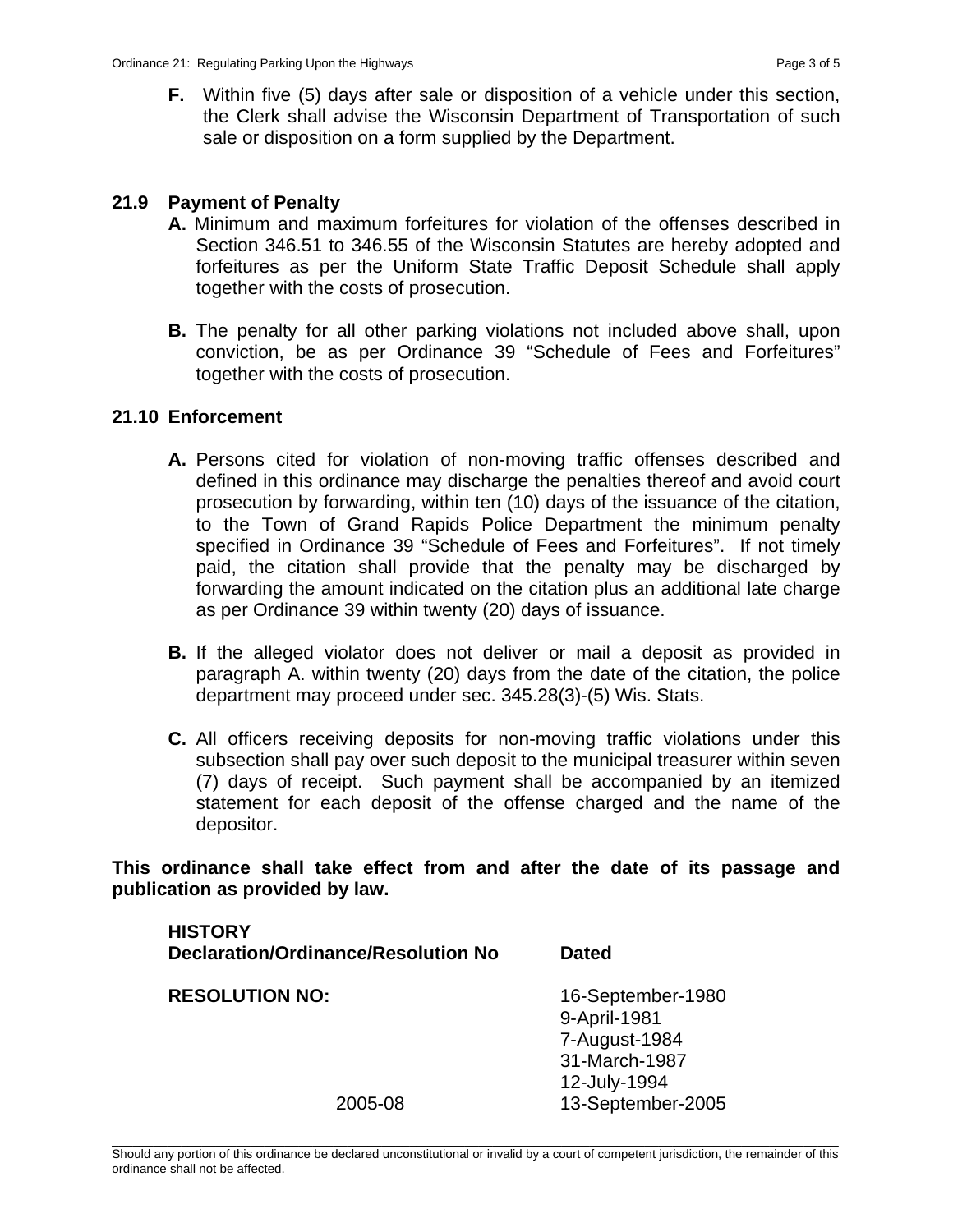| 2006-07 | 23-May-2006      |
|---------|------------------|
| 2014-07 | 8-April-2014     |
| 2014-29 | 9-September-2014 |

\_\_\_\_\_\_\_\_\_\_\_\_\_\_\_\_\_\_\_\_\_\_\_\_\_\_\_\_\_\_\_\_\_\_\_\_\_\_\_\_\_\_\_\_\_\_\_\_\_\_\_\_\_\_\_\_\_\_\_\_\_\_\_\_\_\_\_\_\_\_\_\_\_\_\_\_\_\_\_\_\_\_\_\_\_\_\_\_\_\_\_\_\_\_\_\_\_\_\_\_\_\_\_\_\_ Should any portion of this ordinance be declared unconstitutional or invalid by a court of competent jurisdiction, the remainder of this ordinance shall not be affected.